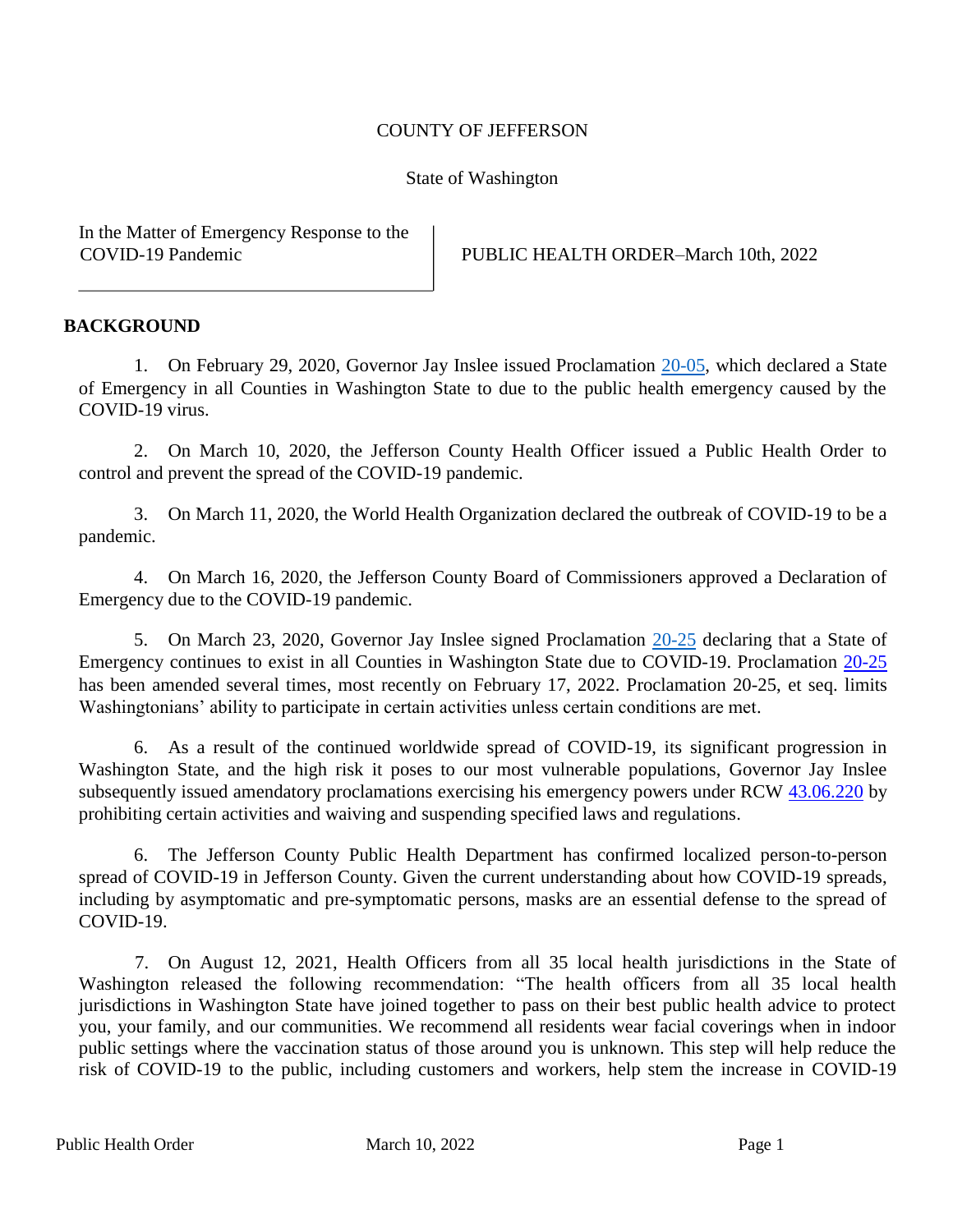cases and hospitalizations in many parts of the state and decrease the spread of the highly contagious Delta variant."

8. On August 13, 2021, local Public Health Orders were issued requiring masking when in indoor public spaces, offices, and businesses in Clallam and Jefferson Counties.

9. On August 20, 2021, the State of Washington issued a mask mandate requiring masking in indoor public spaces, allowing an exemption to remove one's mask when eating and drinking or when actively participating in athletics.

10. As of August 21, 2021, 495 outbreaks of COVID-19 have been tied traced to restaurants, and bars in Washington State. Localized transmission of COVID-19 and outbreaks related to restaurants and bars have been documented in Jefferson County. Indoor bars and restaurants are known to pose a high risk for COVID-19 transmission as they encourage unmasking of large groups of people indoors.

11. On September 2, 2021, local Public Health Orders were issued in Clallam and Jefferson Counties requiring all persons entering bars and restaurants to provide proof of full vaccination against COVID-19.

12. As of February 28, 2022, 80.9% of Washingtonians five and older have received at least one dose of COVID-19 vaccine and 73.2% of Washingtonians five and older are fully vaccinated.

13. On February 25, 2022, the Center for Disease Control and Prevention updated its guidance on mitigation measures for COVID-19.

14. On February 28, 2022, the State of Washington announced it will be lifting its masking order for most places effective March 11, 2022, including most businesses, child care facilities, government facilities, and schools, but not in health care facilities, like hospitals and doctor's offices, and at long-term care facilities, prisons and jails, public transit, taxis, ride-hail vehicles and school buses.

15. Throughout the COVID-19 pandemic there have been waves of increased risk of transmission, requiring implementation of stricter mitigations and safety protocols as recommended by public health officials.

16. As of March 1, 2022, the recent surge of cases and hospitalization due to the Omicron variant is subsiding in Clallam and Jefferson Counties.

## **ORDER**

*IT IS ORDERED*, by the Jefferson County Health Officer under the authority of RCW 70.05.070, RCW 43.20.050, and WAC 246-100-036 that effective at the same time the statewide mask mandate is lifted as announced by the State on February 28, 2022, currently scheduled for March 11, 2022 at 11:59 p.m., the Public Health Order dated August 13, 2021 requiring that all persons wear a mask at all times when indoors is hereby rescinded.

This issuance of this order has no impact on any State or Federal masking requirements which remain in effect at this time.

Given the current levels of COVID-19 in Jefferson County, it is recommended that individuals continue to wear masks to protect themselves and others from COVID-19, until COVID-19 case rates drop below 100 cases/100,000 population in a 2 week period.